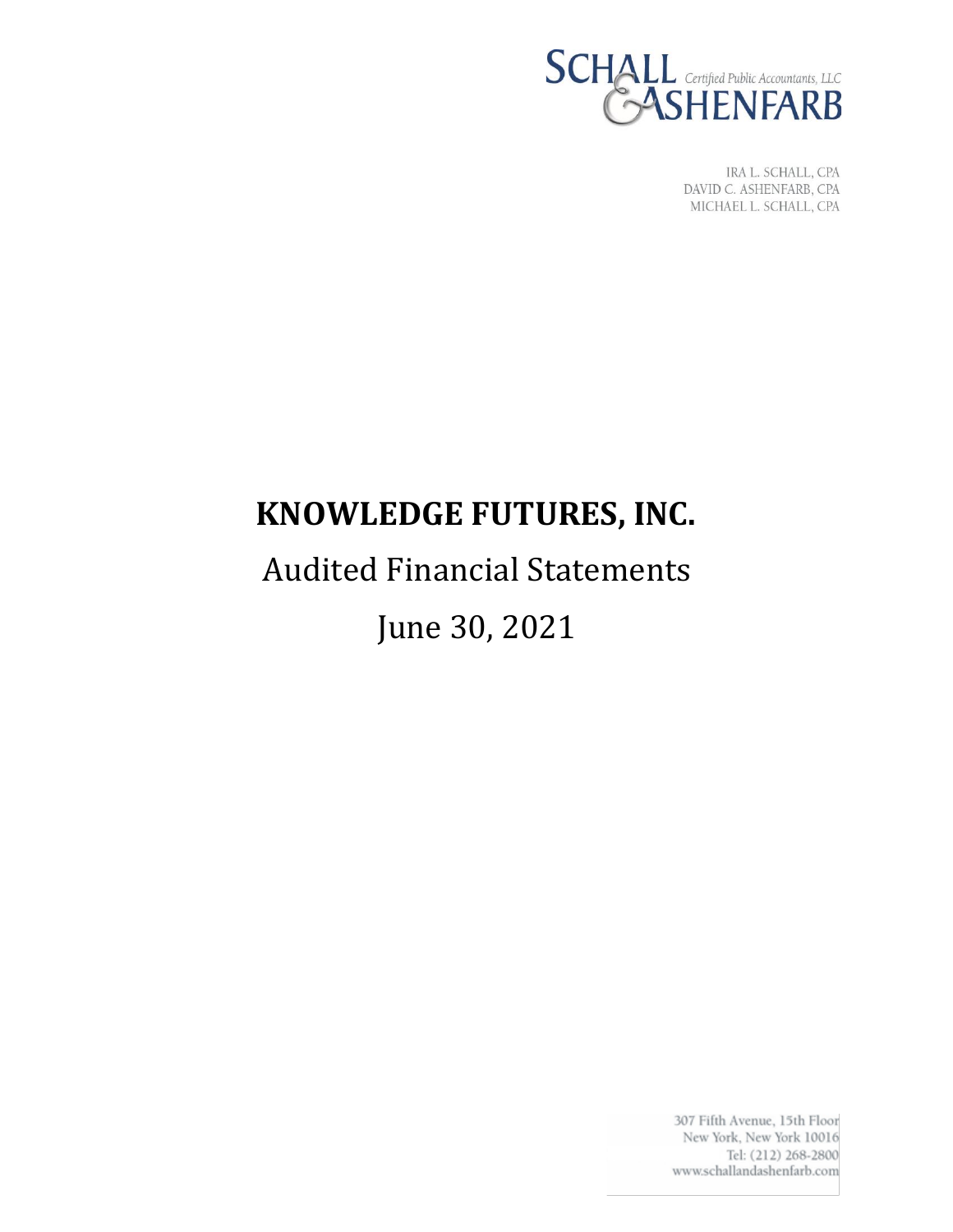

IRA L. SCHALL, CPA DAVID C. ASHENFARB, CPA MICHAEL L. SCHALL, CPA

## **Independent Auditor's Report**

To the Board of Directors of Knowledge Futures, Inc.

## *Report on the Financial Statements*

We have audited the accompanying financial statements of Knowledge Futures, Inc. (the "Organization"), which comprise the statement of financial position as of June 30, 2021, and the related statements of activities, functional expenses, and cash flows for the year then ended, and the related notes to the financial statements.

### *Management's Responsibility for the Financial Statements*

Management is responsible for the preparation and fair presentation of these financial statements in accordance with accounting principles generally accepted in the United States of America; this includes the design, implementation, and maintenance of internal control relevant to the preparation and fair presentation of financial statements that are free from material misstatement, whether due to fraud or error.

## *Auditor's Responsibility*

Our responsibility is to express an opinion on these financial statements based on our audit. We conducted our audit in accordance with auditing standards generally accepted in the United States of America. Those standards require that we plan and perform the audit to obtain reasonable assurance about whether the financial statements are free from material misstatement.

An audit involves performing procedures to obtain audit evidence about the amounts and disclosures in the financial statements. The procedures selected depend on the auditor's judgment, including the assessment of the risks of material misstatement of the financial statements, whether due to fraud or error. In making those risk assessments, the auditor considers internal control relevant to the entity's preparation and fair presentation of the financial statements in order to design audit procedures that are appropriate in the circumstances, but not for the purpose of expressing an opinion on the effectiveness of the entity's internal control. Accordingly, we express no such opinion. An audit also includes evaluating the appropriateness of accounting policies used and the reasonableness of significant accounting estimates made by management, as well as evaluating the overall presentation of the financial statements.

We believe that the audit evidence we have obtained is sufficient and appropriate to provide a basis for our audit opinion.

> 307 Fifth Avenue, 15th Floor New York, New York 10016 Tel: (212) 268-2800 www.schallandashenfarb.com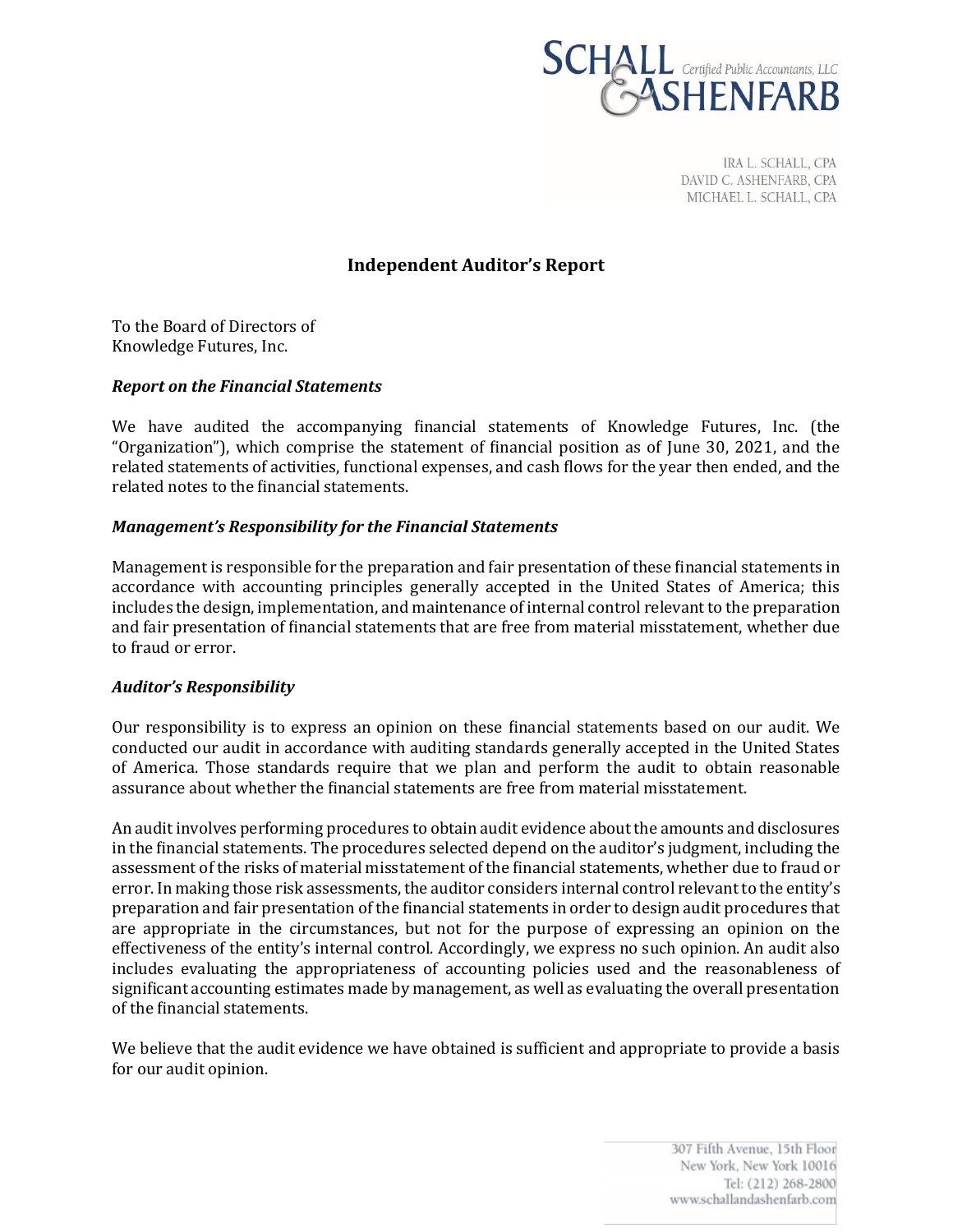## *Opinion*

In our opinion, the financial statements referred to above present fairly, in all material respects, the financial position of Knowledge Futures, Inc. as of June 30, 2021, and the changes in its net assets and its cash flows for the year then ended in accordance with accounting principles generally accepted in the United States of America.

Schall & Ashenfarb

Certified Public Accountants, LLC

February 7, 2022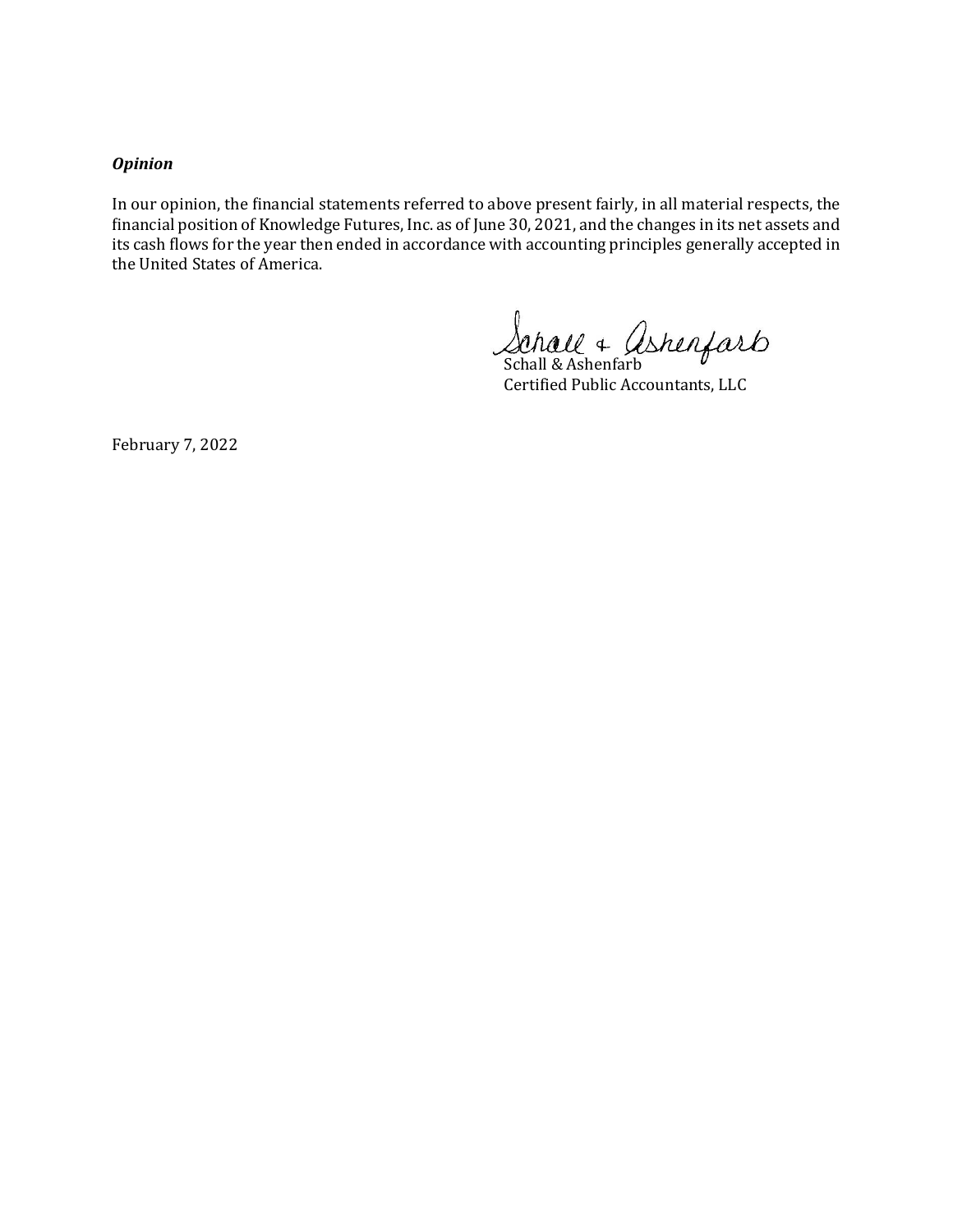# **KNOWLEDGE FUTURES, INC. STATEMENT OF FINANCIAL POSITION AT JUNE 30, 2021**

#### **Assets**

| Cash and cash equivalents | \$578,862 |
|---------------------------|-----------|
| Accounts receivable       | 9,043     |
| Prepaid expenses          | 53,805    |
| Total assets              | \$641,710 |
|                           |           |

## **Liabilities and Net Assets**

| Liabilities:                          |           |
|---------------------------------------|-----------|
| Accounts payable and accrued expenses | \$62,961  |
| Deferred revenue                      | 4,129     |
| Total liabilities                     | 67,090    |
|                                       |           |
| Net assets:                           |           |
| Without donor restrictions            | 517,068   |
| With donor restrictions (Note 3)      | 57,552    |
| Total net assets                      | 574,620   |
|                                       |           |
| Total liabilities and net assets      | \$641,710 |

*The attached notes and auditor's report are an integral part of these financial statements.*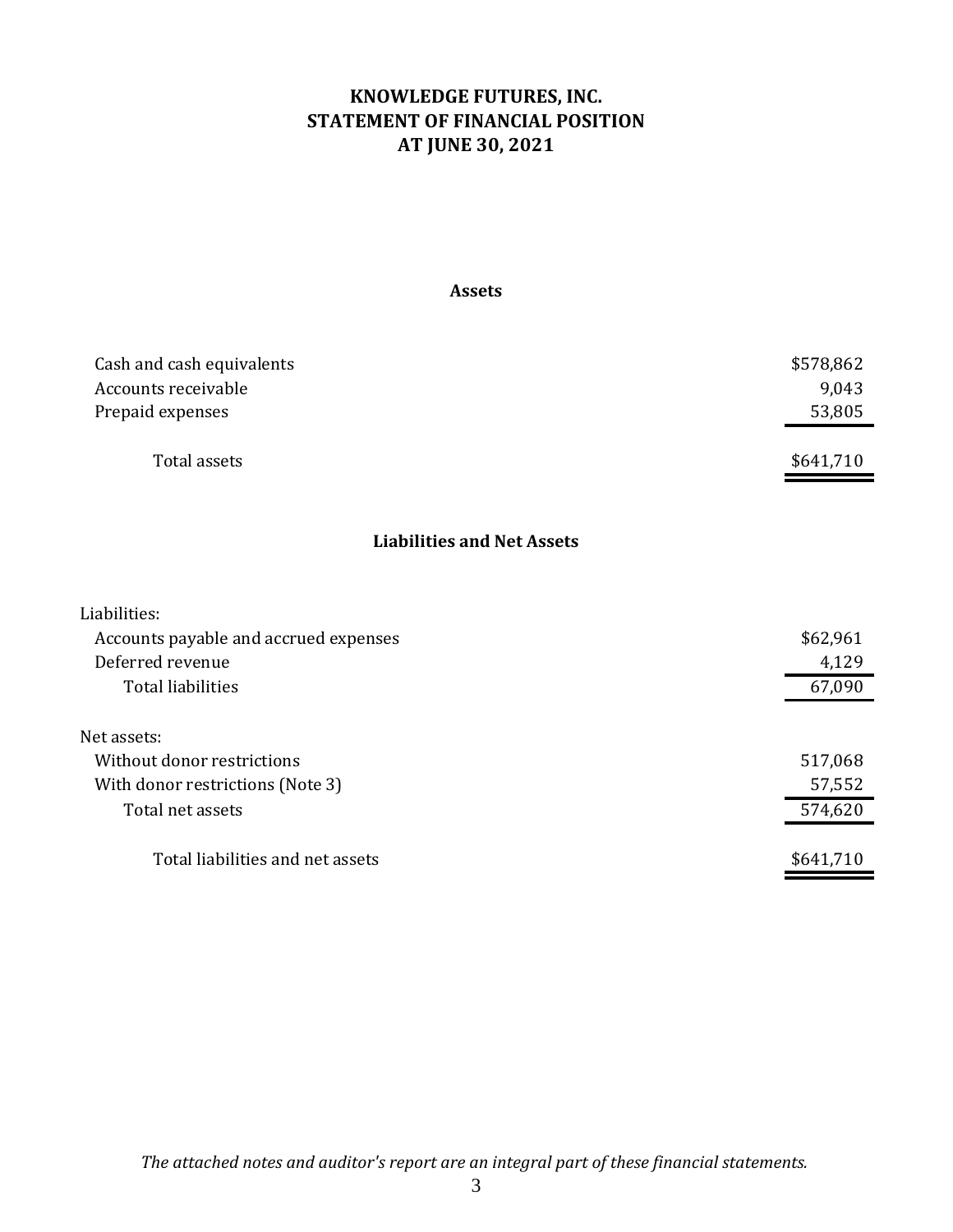# **FOR THE YEAR ENDED JUNE 30, 2021 STATEMENT OF ACTIVITIES KNOWLEDGE FUTURES, INC.**

|                                                | <b>Without Donor</b> | <b>With Donor</b> |             |
|------------------------------------------------|----------------------|-------------------|-------------|
|                                                | Restrictions         | Restrictions      | Total       |
| Public support and revenue:                    |                      |                   |             |
| Contributions                                  | \$1,680,000          | \$150,000         | \$1,830,000 |
| Program service revenue                        | 71,799               |                   | 71,799      |
| Net assets released from restrictions (Note 3) | 442,448              | (442, 448)        | $\bf{0}$    |
| Total public support and revenue               | 2,194,247            | (292, 448)        | 1,901,799   |
| Expenses:                                      |                      |                   |             |
| Program services                               | 1,282,044            |                   | 1,282,044   |
| Supporting services                            |                      |                   |             |
| Management and general                         | 273,885              |                   | 273,885     |
| Fundraising                                    | 187,111              |                   | 187,111     |
| Total supporting services                      | 460,996              | $\boldsymbol{0}$  | 460,996     |
| Total expenses                                 | 1,743,040            | $\boldsymbol{0}$  | 1,743,040   |
| Change in net assets                           | 451,207              | (292, 448)        | 158,759     |
| Net assets - beginning of year                 | 65,861               | 350,000           | 415,861     |
| Net assets - end of year                       | \$517,068            | \$57,552          | \$574,620   |

*The attached notes and auditor's report are an integral part of these financial statements.*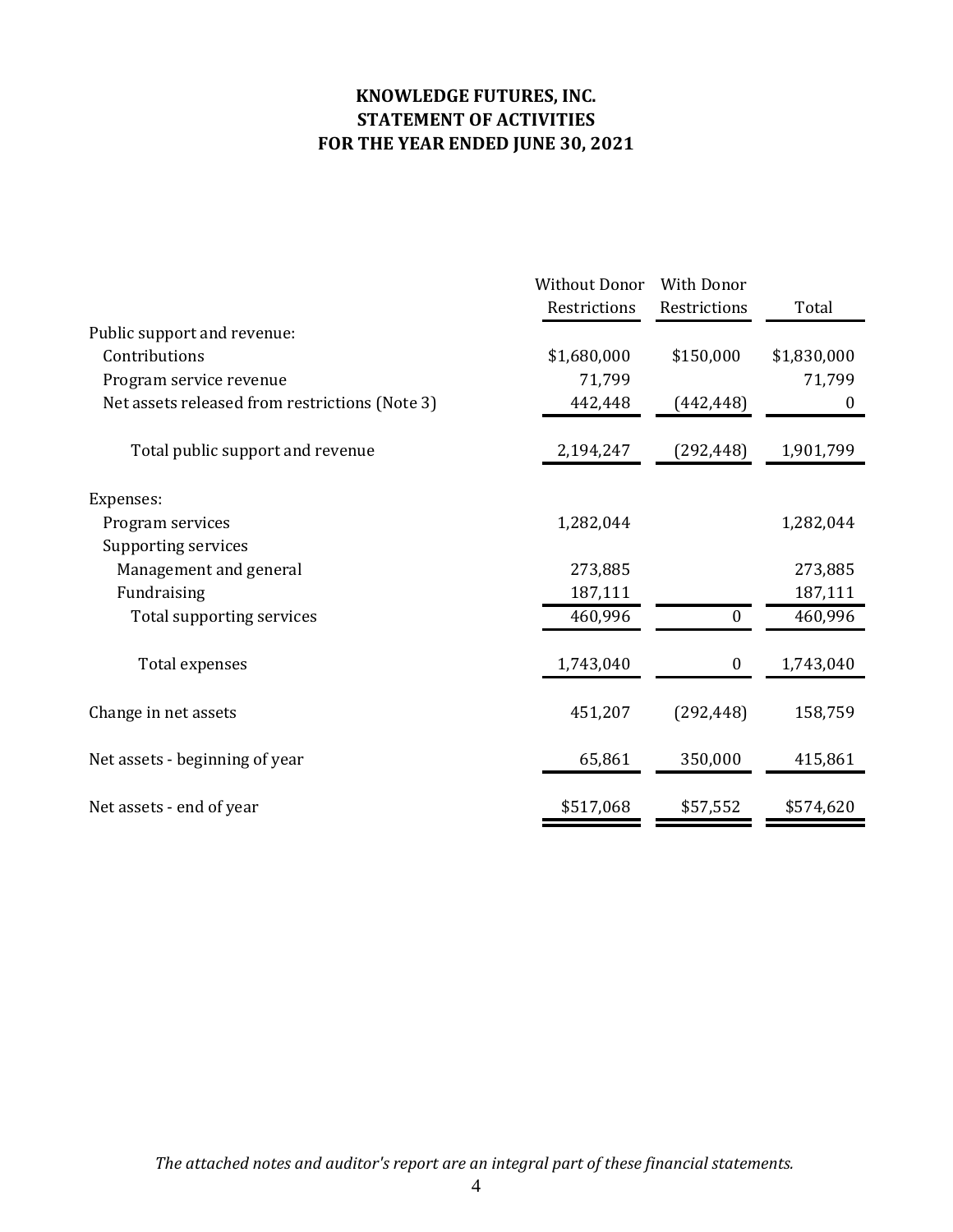# **KNOWLEDGE FUTURES, INC. STATEMENT OF FUNCTIONAL EXPENSES FOR THE YEAR ENDED JUNE 30, 2021**

|                                     | <b>Supporting Services</b> |            |             |            |             |
|-------------------------------------|----------------------------|------------|-------------|------------|-------------|
|                                     |                            | Management |             | Total      |             |
|                                     | Program                    | and        |             | Supporting |             |
|                                     | Services                   | General    | Fundraising | Services   | Total       |
|                                     |                            |            |             |            |             |
| Salaries                            | \$574,712                  | \$146,368  | \$159,716   | \$306,084  | \$880,796   |
| Payroll taxes and employee benefits | 97,857                     | 25,105     | 27,395      | 52,500     | 150,357     |
| Grants                              | 315,000                    |            |             | 0          | 315,000     |
| Consultants                         | 237,349                    |            |             | $\theta$   | 237,349     |
| Professional fees                   |                            | 80,761     |             | 80,761     | 80,761      |
| Software and web services           | 53,357                     |            |             | 0          | 53,357      |
| Office supplies                     |                            | 6,991      |             | 6,991      | 6,991       |
| Occupancy                           |                            | 5,031      |             | 5,031      | 5,031       |
| Insurance                           |                            | 4,604      |             | 4,604      | 4,604       |
| Recruiting                          | 2,977                      |            |             | 0          | 2,977       |
| Conferences                         | 792                        |            |             | 0          | 792         |
| Other expenses                      |                            | 5,025      |             | 5,025      | 5,025       |
| Total expenses                      | \$1,282,044                | \$273,885  | \$187,111   | \$460,996  | \$1,743,040 |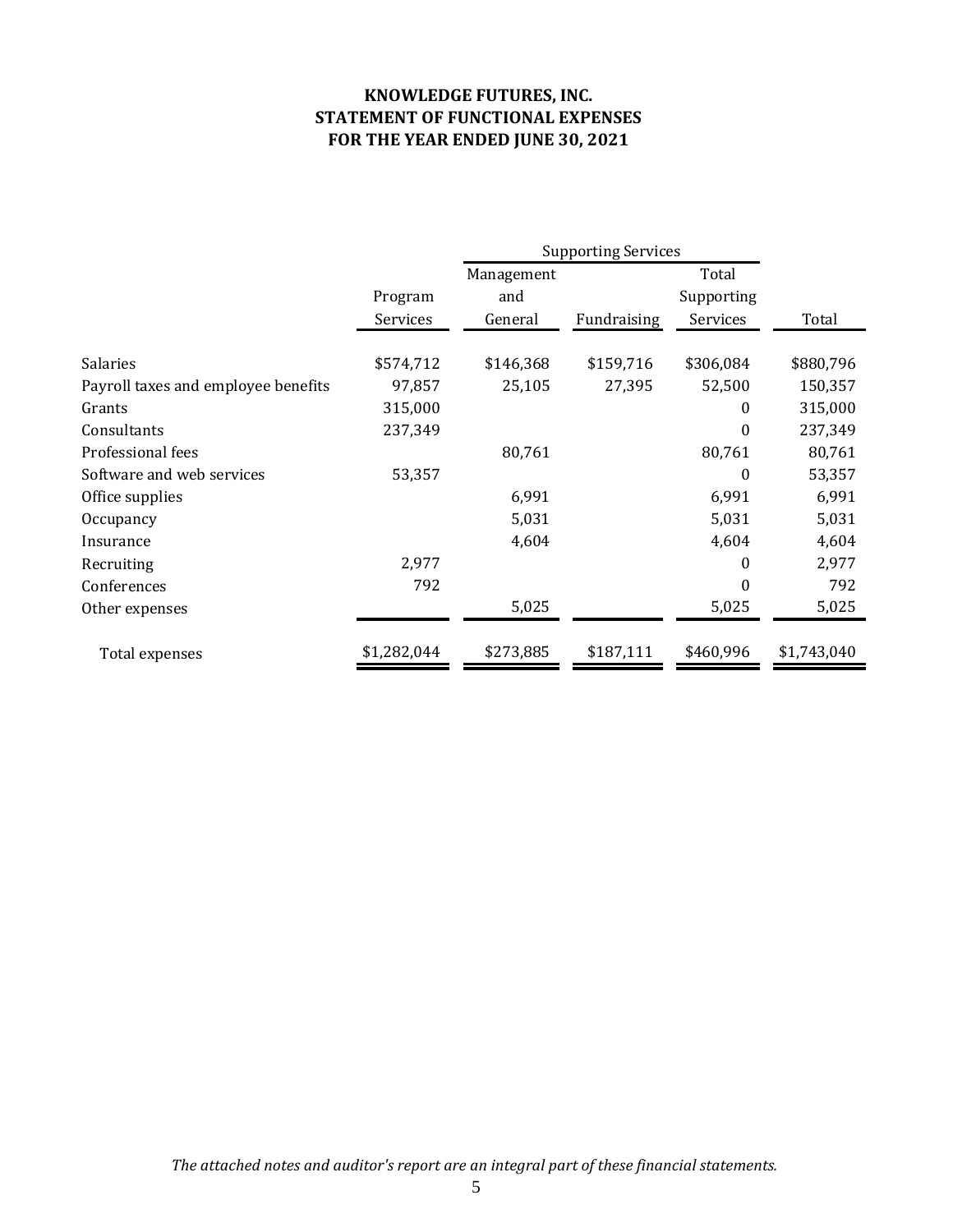# **KNOWLEDGE FUTURES, INC. STATEMENT OF CASH FLOWS FOR THE YEAR ENDED JUNE 30, 2021**

| Cash flows from operating activities:                |           |
|------------------------------------------------------|-----------|
| Change in net assets                                 | \$158,759 |
| Adjustments to reconcile change in net assets to net |           |
| cash flows provided by operating activities:         |           |
| Changes in assets and liabilities:                   |           |
| Accounts receivable                                  | (6,043)   |
| Prepaid expenses                                     | (53,805)  |
| Accounts payable and accrued expenses                | 51,861    |
| Deferred revenue                                     | 4,129     |
| Total adjustments                                    | (3,858)   |
| Net cash flows provided by operating activities/     |           |
| net increase in cash and cash equivalents            | 154,901   |
| Cash and cash equivalents - beginning of year        | 423,961   |
| Cash and cash equivalents - end of year              | \$578,862 |
|                                                      |           |

No interest or taxes were paid.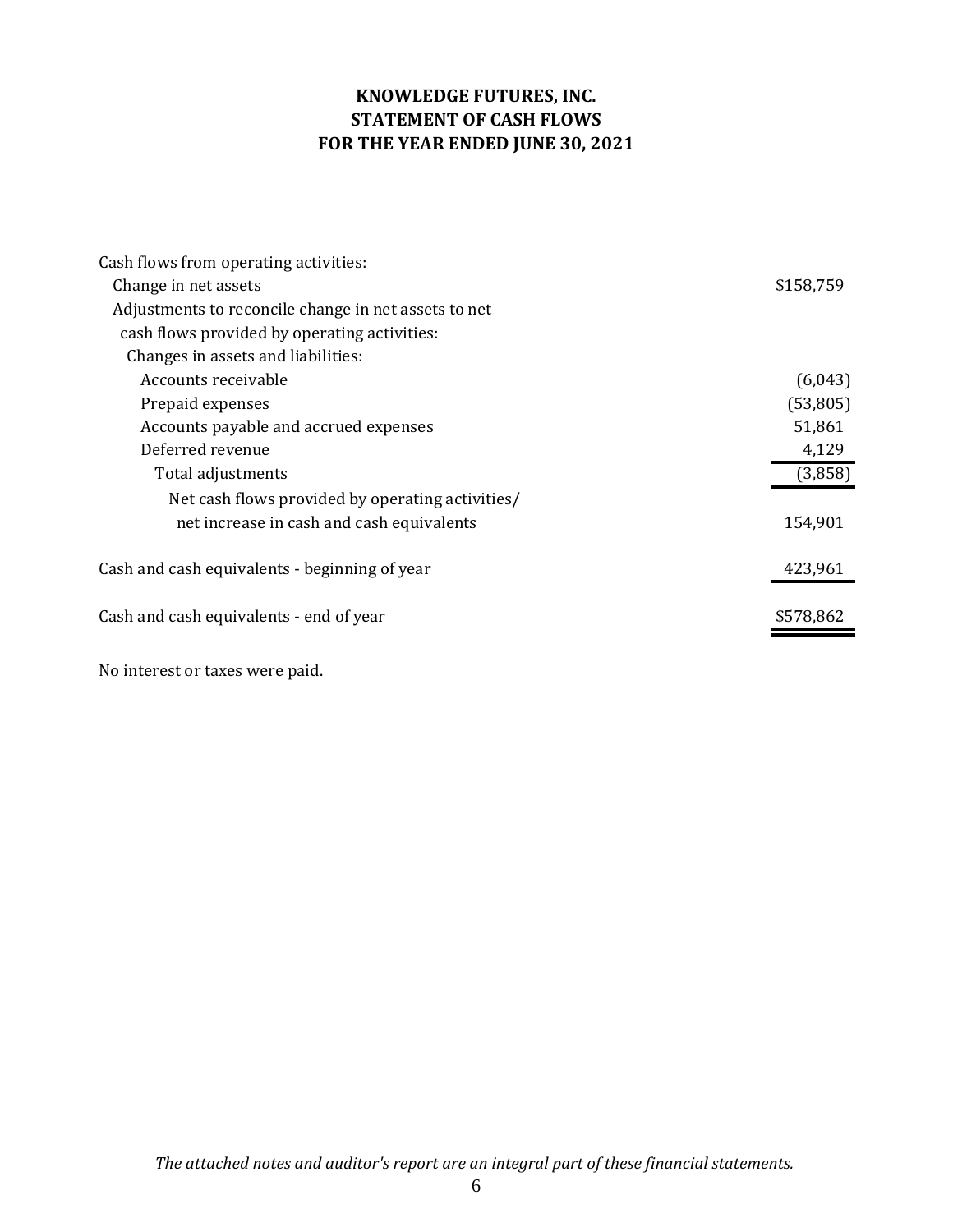## **KNOWLEDGE FUTURES, INC. NOTES TO FINANCIAL STATEMENTS JUNE 30, 2021**

## **Note 1 - Nature of Entity**

Knowledge Futures, Inc. (the "Organization") was formed in Massachusetts in 2019 as a not-for-profit organization. The Organization builds and sustains technology for the production, curation, and preservation of knowledge in service of the public good. The Organization is developing a collaborative, academic publishing platform called PubPub, and also works on the Innovative Information Initiative, which aims to improve data sharing.

The Organization's main source of revenue is foundation grants.

The Organization is a not-for-profit organization exempt from federal income tax under Section  $501(c)(3)$  of the Internal Revenue Code and has not been determined to be a private foundation as defined in Section 509(a).

### **Note 2 - Summary of Significant Accounting Policies**

a. Basis of Accounting

The accompanying financial statements have been prepared on the accrual basis of accounting, which is the process of recognizing revenue and expenses when earned or incurred rather than received or paid.

b. Basis of Presentation

The Organization reports information regarding its financial position and activities according to the following specific classes of net assets:

- ➢ *Net Assets Without Donor Restrictions* represents those resources for which there are no specific restrictions by donors as to their use.
- ➢ *Net Assets With Donor Restrictions* represents those resources, the uses of which have been restricted by donors to specific purposes or the passage of time. The release from restrictions results from the satisfaction of the restricted purposes specified by the donor.
- c. Revenue Recognition

The Organization follows the requirements of the Financial Accounting Standards Board's ("FASB") Accounting Standards Codification ("ASC") 606. The Organization analyzes each source of revenue to determine that it has a contract with the customer that identifies both the performance obligation and the transaction price. Revenue is recognized when the performance obligation is complete.

The Organization receives program service revenue that falls under Topic 606. Program service revenue is recognized as the performance obligations are met. Program service revenue that has been earned but not paid at year end is recognized as income and a related receivable. Cash that has been received but not earned at year end is recognized as deferred revenue.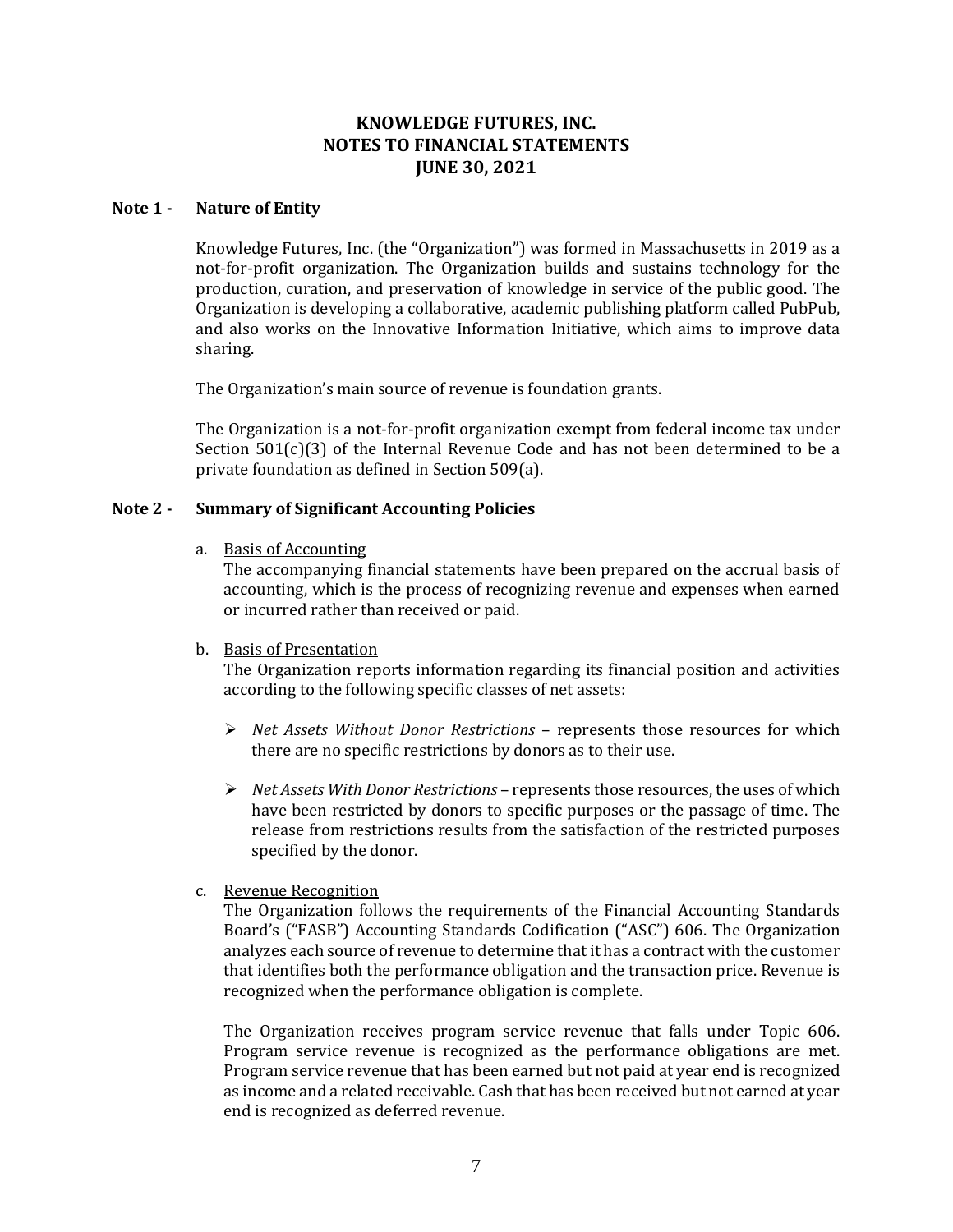The Organization follows FASB's ASC 958-605 for recording contributions. Contributions are recognized at the earlier of when cash is received or at the time a pledge becomes unconditional in nature. Contributions that do not contain donor restrictions are recorded in the class of net assets without donor restrictions. Contributions that do contain donor restrictions are recorded in the class of net assets with donor restrictions. When a restriction expires, that is, when a stipulated time restriction ends, or purpose restriction is accomplished, net assets with donor restrictions are reclassified to net assets without donor restrictions. If donor restricted contributions are satisfied in the same period they were received, they are classified in the without donor restrictions class of net assets.

Contributions may be subject to conditions which are defined as both a barrier to entitlement and a right of return of payments, or release from obligations, and are recognized as income once the conditions have been substantially met.

Contributions expected to be received within one year are recorded at net realizable value. Long-term pledges are recorded at fair value, using risk-adjusted present value techniques.

Management assesses the collectability of all outstanding receivables based upon historical trends and experience with donors. Based on that review, no allowance for uncollectible accounts has been established as of June 30, 2021.

d. Cash and Cash Equivalents

The Organization considers all liquid investments with an initial maturity of three months or less to be cash and cash equivalents.

e. Concentration of Credit Risk

Financial instruments, which potentially subject the Organization to a concentration of credit risk, consist of cash and money market accounts that have been placed with financial institutions that management deems to be creditworthy. At times, balances may exceed federally insured limits. While at year end the Organization had uninsured balances, management feels they have little risk and has not experienced any losses due to bank failure.

f. Fixed Assets

The Organization capitalizes fixed assets that exceed predetermined levels and benefit future periods. There were no fixed assets capitalized during the year.

g. In-kind Contributions

The Organization recognizes contributions of services that create or enhance nonfinancial assets or require specialized skills, are performed by those who possess such skills, and would ordinarily pay for such services if they had not been provided inkind. Many individuals volunteer their time and perform a variety of services that assist the Organization with specific assistance programs, campaign solicitation, and various committee assignments. These volunteer services do not meet the criteria outlined above and have not been recognized in the financial statements.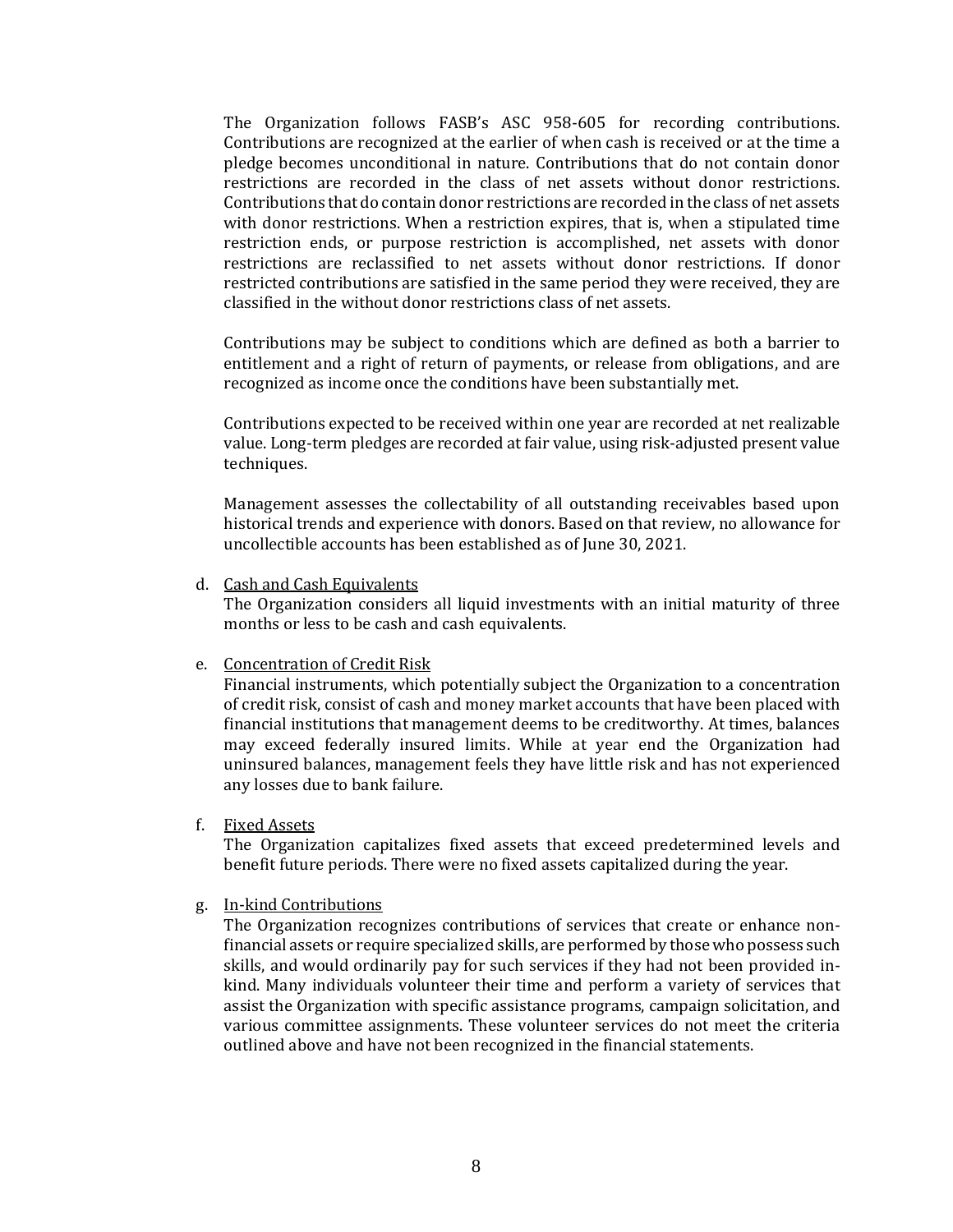h. Management Estimates

The preparation of financial statements in accordance with accounting principles generally accepted in the United States of America requires management to make estimates and assumptions that affect certain reported amounts and disclosures. Actual results could differ from those estimates.

## i. Functional Allocation of Expenses

The costs of providing various programs and other activities have been summarized on a functional basis in the financial statements. Accordingly, certain costs have been allocated among the programs and supporting services benefited. Such allocations are determined by management on an equitable basis.

The following expenses were allocated using time and effort as the basis:

- Salaries
- Payroll taxes and employee benefits

All other expenses have been charged directly to the applicable program or supporting services.

## j. Accounting for Uncertainty of Income Taxes

The Organization does not believe its financial statements include any material, uncertain tax positions. Tax filings for the period ending June 30, 2020 (initial filing) are subject to examination by applicable taxing authorities.

## k. New Accounting Pronouncements

FASB issued Accounting Standards Update ("ASU") No. 2020-07, *Presentation and Disclosures by Not-for-Profit Entities for Contributed Nonfinancial Assets*, which becomes effective for the June 30, 2022 year. This ASU focuses on improving transparency in the reporting of contributed nonfinancial assets and requires a separate line-item presentation on the statement of activities and additional disclosures.

FASB issued ASU No. 2016-02, *Leases*. The ASU which becomes effective for the June 30, 2023 year, requires the full obligation of long-term leases to be recorded as a liability with a corresponding "right to use asset" on the statement of financial position.

The Organization is in the process of evaluating the impact these standards will have on future financial statements.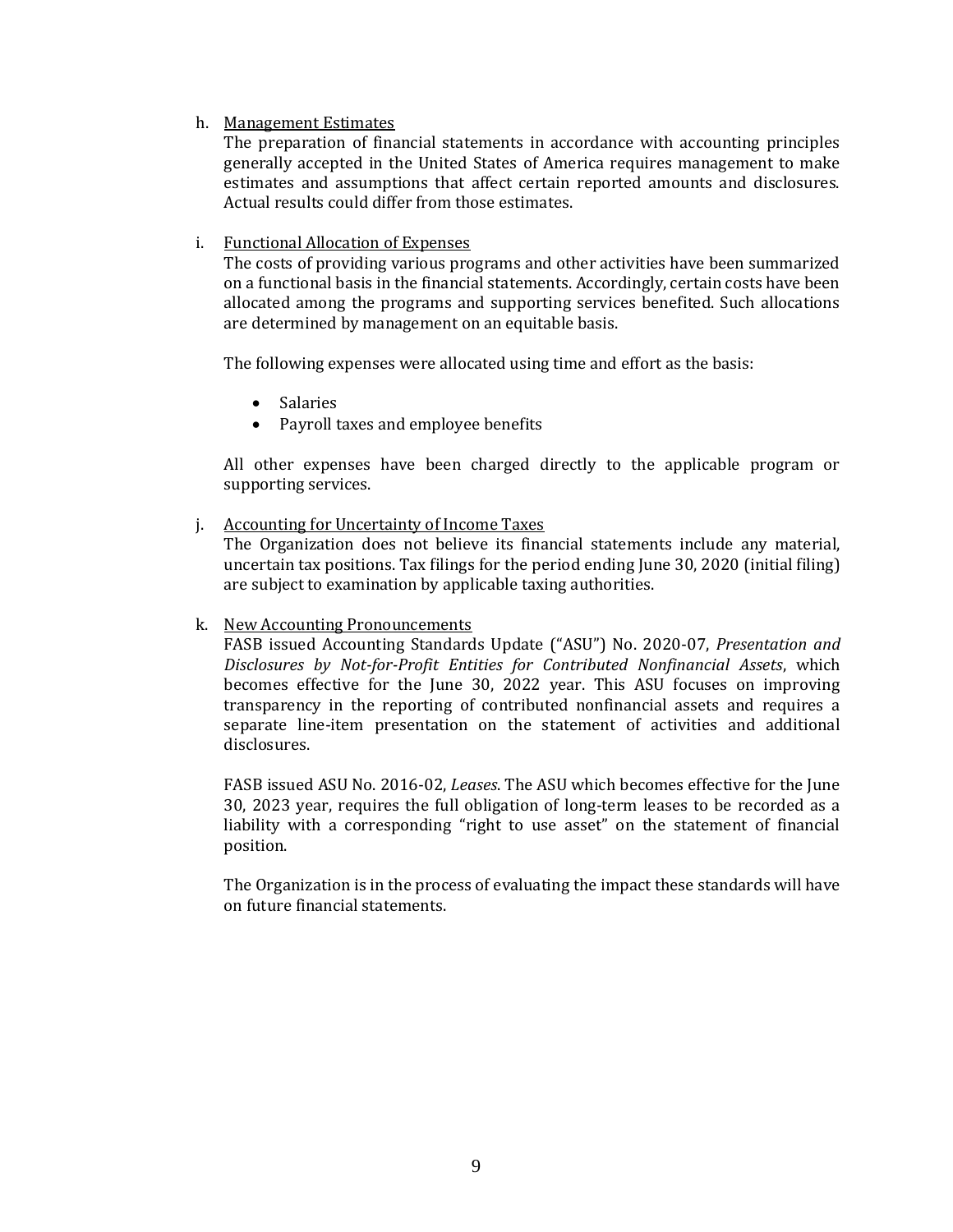## **Note 3 - Net Assets With Donor Restrictions**

|                        | <b>Balance</b> |               | Released<br>from    | <b>Balance</b> |
|------------------------|----------------|---------------|---------------------|----------------|
| Rapid Reviews COVID-19 | 7/1/20         | Contributions | <b>Restrictions</b> | 6/30/21        |
|                        | \$350,000      | \$0           | (\$315,000)         | \$35,000       |
| Underlay               | \$350,000      | 150,000       | (127, 448)          | 22,552         |
| Total                  |                | \$150,000     | (\$442,448)         | \$57,552       |

The following summarizes the nature of net assets with donor restrictions:

## **Note 4 - Significant Concentration**

During the year ended June 30, 2021, the Organization received a contribution from one donor that amounted to 79% of total revenue.

### **Note 5 - Availability and Liquidity**

The Organization maintains cash on hand to be available for its general expenditures, liabilities, and other obligations for on-going operations. As part of its liquidity management, the Organization operates its programs within a board approved budget and relies on contributions to fund its operations and program activities.

The following reflects the Organization's financial assets at June 30, 2021 that are available to meet cash needs for general expenditures within one year:

| Financial assets at year-end:<br>Cash and cash equivalents<br>Accounts receivable                           | \$578,862<br>9,043 |           |
|-------------------------------------------------------------------------------------------------------------|--------------------|-----------|
| Total financial assets                                                                                      |                    | \$587,905 |
| Less amounts not available for general expenditures:<br>Donor contributions restricted to specific purposes |                    | (57, 552) |
| Financial assets available to meet cash needs for<br>general expenditures within one year                   |                    |           |

#### **Note 6 - Other Matters**

On January 30, 2020, the World Health Organization declared the coronavirus outbreak a "Public Health Emergency of International Concern" and on March 10, 2020, declared it to be a pandemic. Actions taken around the world to help mitigate the spread of the coronavirus include restrictions on travel, quarantines in certain areas, and forced closures for certain types of public places and businesses. The coronavirus and actions taken to mitigate it have had and are expected to continue to have an impact on the economies and financial markets of many countries, including the geographical area in which the Organization operates. As of the date of these financial statements, many of the travel restrictions and stay at home orders have been lifted; however, supply chains remain impacted. Management continues to monitor the outbreak; however, as of the date of these financial statements, the potential impact cannot be quantified.